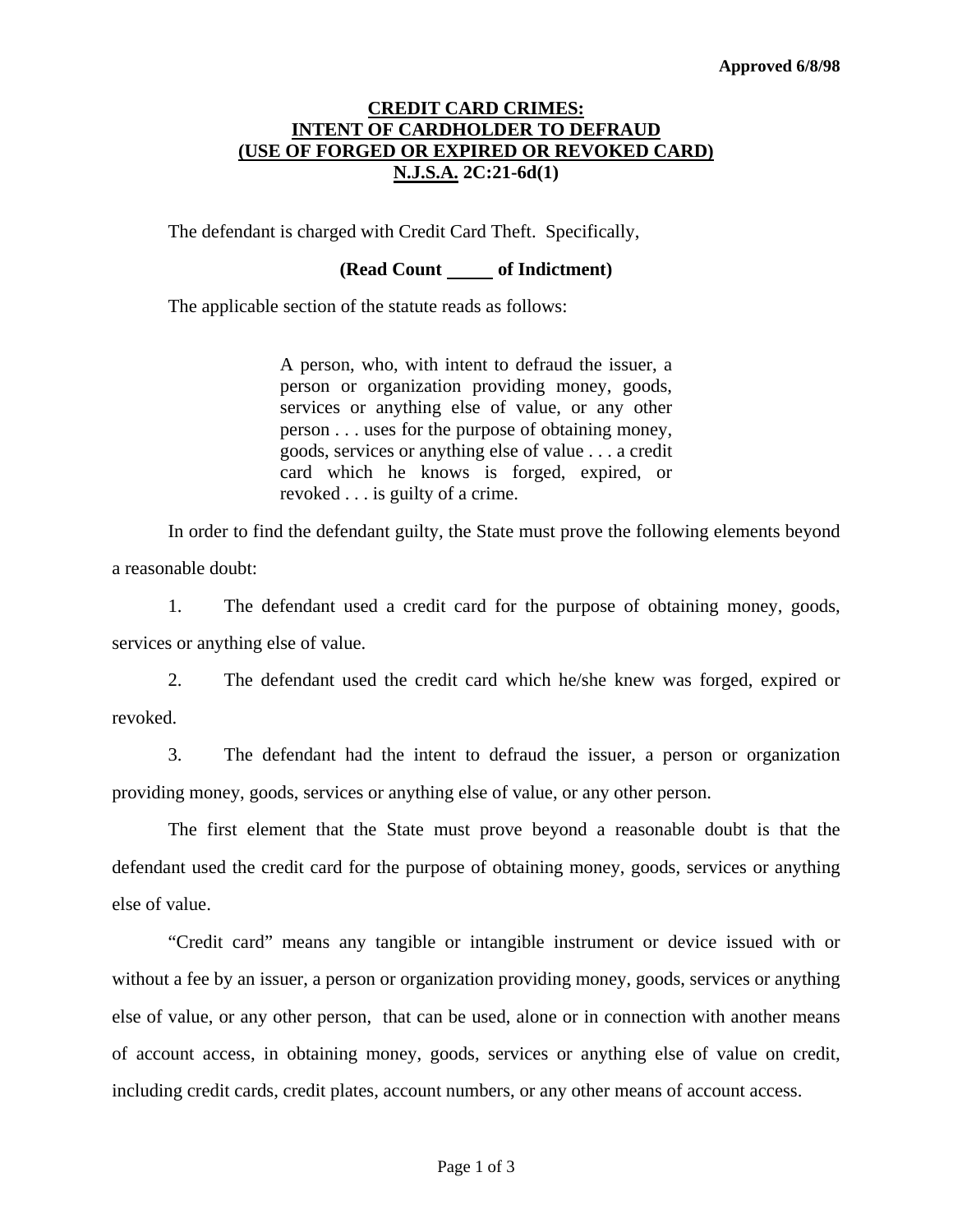#### **CREDIT CARD CRIMES: INTENT OF CARDHOLDER TO DEFRAUD (USE OF FORGED OR EXPIRED OR REVOKED CARD) N.J.S.A. 2C:21-6d(1)**

 $\overline{a}$ 

 The second element that the State must prove beyond a reasonable doubt is that the defendant used the credit card which he/she knew was forged, expired or revoked.

 A person acts "knowingly" with respect to a result of his/her conduct if he/she is aware that it is practically certain that his/her conduct will cause such a result. A person acts knowingly with respect to the nature of his/her conduct if he/she is aware that his/her conduct is of that nature. "Knowing," "with knowledge" or equivalent terms have the same meaning.

 Knowledge is a condition of the mind which cannot be seen and can only be determined by inferences from conduct, words or acts. It is not necessary for the State to produce a witness or witnesses who could testify that the defendant acted knowingly.

# **[Charge if Applicable]**

 You may infer, if you choose to do so, based upon the facts presented, knowledge of revocation to have been received by a cardholder four (4) days after it has been mailed to him/her at the address set forth on the credit card or at his/her last known address by registered or certified mail, return receipt requested, and if the address is more than 500 miles from the place of mailing, by air mail. If the address is located outside the United States, Puerto Rico, the Virgin Islands, the Canal Zone, and Canada, you may infer, if you choose to do so, based upon the facts presented, that notice had been received 10 days after mailing by registered or certified mail $1$ 

 The third element that the State must prove beyond a reasonable doubt is that the defendant had the intent to defraud the issuer, a person or organization providing money, goods, services or anything else of value, or any other person.

<sup>1</sup> In the appropriate case, the jury may be advised that such inference may be made from the presence of the facts set forth in 2C:21-6d(1) if there is a factual basis to do so in the evidence, State v. Humphrey, 183 N.J.Super. 580 (Law Division 1982) or, under State in Interest of L.L.A., 178 N.J. Super. 555 (J.D.R.Ct. 1980), but it must be made clear that the inference is permissive, not conclusive; that it must be considered along with the other evidence in the case; and that it in no way shifts the burden of proof from the State to the defendant. See State v. Bott, 53 N.J. 391 and State v. DiRienzo, 53 N.J. 360 (1969) and particularly the additional instructions and comments to Model Charge 2.271 under N.J.S.A. 2A:139-1. See also N.J.S.A. 2C:1-13e and Evid.R.15.